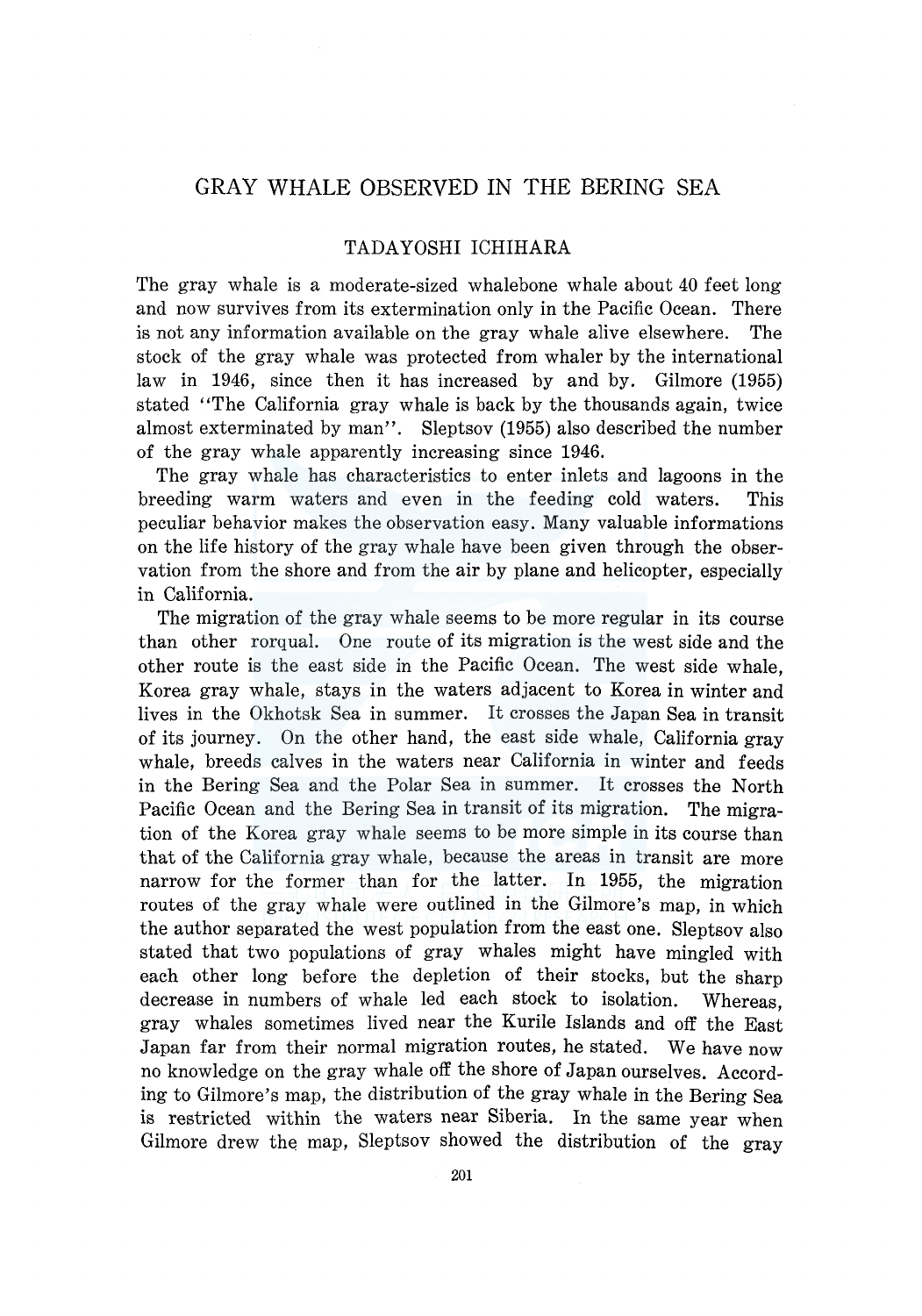whale near Siberia. According to Sleptsov, the gray whale lives farther northward in Olyutorskiy Gulf in the Bering Sea and it usually does not appear off Kamtchatka and near the Commander Islands. It arrives in the Russian waters in the Bering Sea late in May and early in June, usually staying in the Bering strait and along the coast of the Chukchi Sea in summer, however, in a very few cases it enters Olyutorskiy Gulf. The California gray whale sets forth the northward migration from the warm waters in the interval between March and April. After two or three months, the gray whale appears again in the summer feeding areas. Where does it live in transit of its journey? Here I would like to quote Zenkovich's description (Kleinenberg & Makarov 1955), in which Grebnitskii states that no gray whale is found near the Commander Islands, although we had chances to see it in the past. Inhabitants familiar with creatures near the Commander Islands have now nothing to tell about the gray whale themselves, but they remember their forefathers' memories that they saw gray whales in the waters near the Aleutian Islands in the past.

In the past six years, the Japanese boats began the scouting works from the middle of May soon before the whaling seasons were open. In the northern part of the North Pacific and in the Bering Sea, they took records on whales which contained not only the important species for the whaling industry, but also the rare species; the gray and black right whale under protection from whalers. We have little actual knowledge, in regard to the remainder of the gray whale south in the Bering Sea during the seasons above mentioned, except two evidences. One evidence is uncertain, that is, an animal something like a gray whale was discovered from the boat at the position of  $55^{\circ}01'N$ ,  $162^{\circ}28'E$  on August 17 in 1956. This whale was moving to SE in its course and did not give whalers the chance to approach it. In May every year, we could find other whales containing the blue, fin, humpback and sperm, off Kamtchatka and in the west side waters near the Aleutian Islands, where we had no chance to discover the gray whale early in summer. The gray whale may cross there earlier than other whales on its northward migration.

On the other hand, there was another evidence of the gray whale in the south of the Bering Sea on May 29 in 1957. When I was charged in the whale marking on board a catching boat, I found a gray whale north in the Unimak Pass. This whale was moving northwards, and I had never expected that the gray whale lived there, and so I set myself to observe it in details. It was about 35 feet long and was swimming alone without fright at the noisy tons of engine of our boat. I could see many barnacles and cyamids on its body, but find no difference from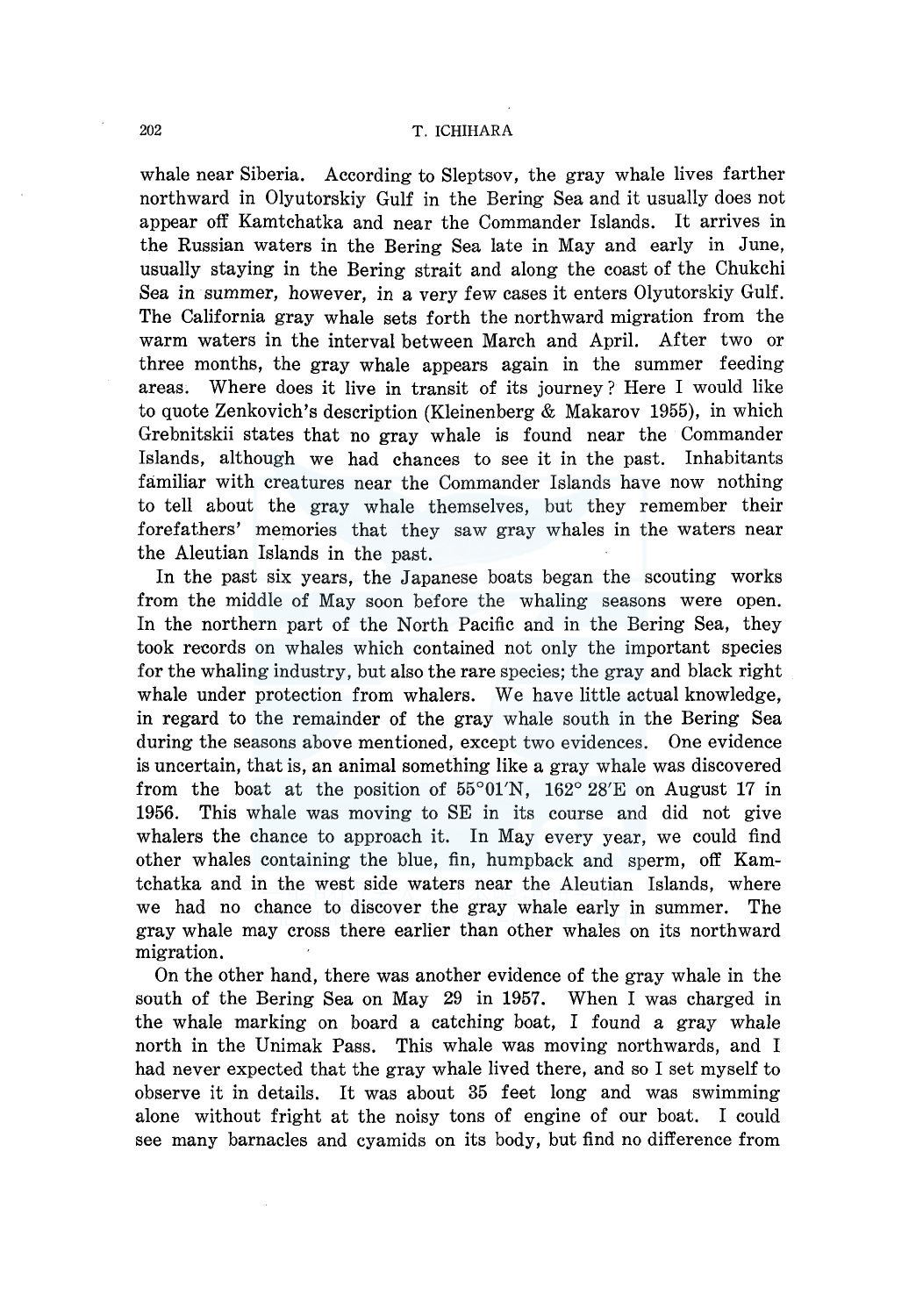the descriptions by other workers on its swimming behavior. It was wounded in the right back and bled from there whenever it came to the surface of water. Because of such injury, this whale might have remained south in the Bering Sea on its northward migration and appeared in the waters far from the Gilmore's route.

In the northern parts of the Bering Sea, Japan has several informations on the gray whale. West of St. Lawrence Island on August 2 in 1955, a Japanese catching boat discovered three herds of gray whales. Mr. Nasu, a member of the Whales Research Institute, took pictures of these herds, one of which is shown in figure 1 by his courtesy. The first herd consisted of two whales, 37 and 41 feet long, swimming at the position of 63°34'N, 172°48'W. The second was composed of about 20



Fig. 1. Swimming gray whale (Photograph by Mr. Keiji Nasu.)

whales from 36 to 41 feet long, feeding at the position of 63°35'N, 172°44'W. The third consisted of about 150 whales ranging from 35 to 40 feet long. The position discovered ranged from 63°59'N, 171°24'W to 63°54'N, 170°50'W. In the second and third cases, the herd was divided further into smaller groups including only one, two or three whales. Such compositions of herds were generally found in the humpback whale. These gray whales were swimming very gently to WSW or to SW in their courses. Moreover, another catching boat discovered a gray whale at the position of 63°25'N, 172°33'W west of St. Lawrence Island on July 28 in 1957. Its migration course was not constant. As mentioned above, there are a few data available on the distribution of gray whale in the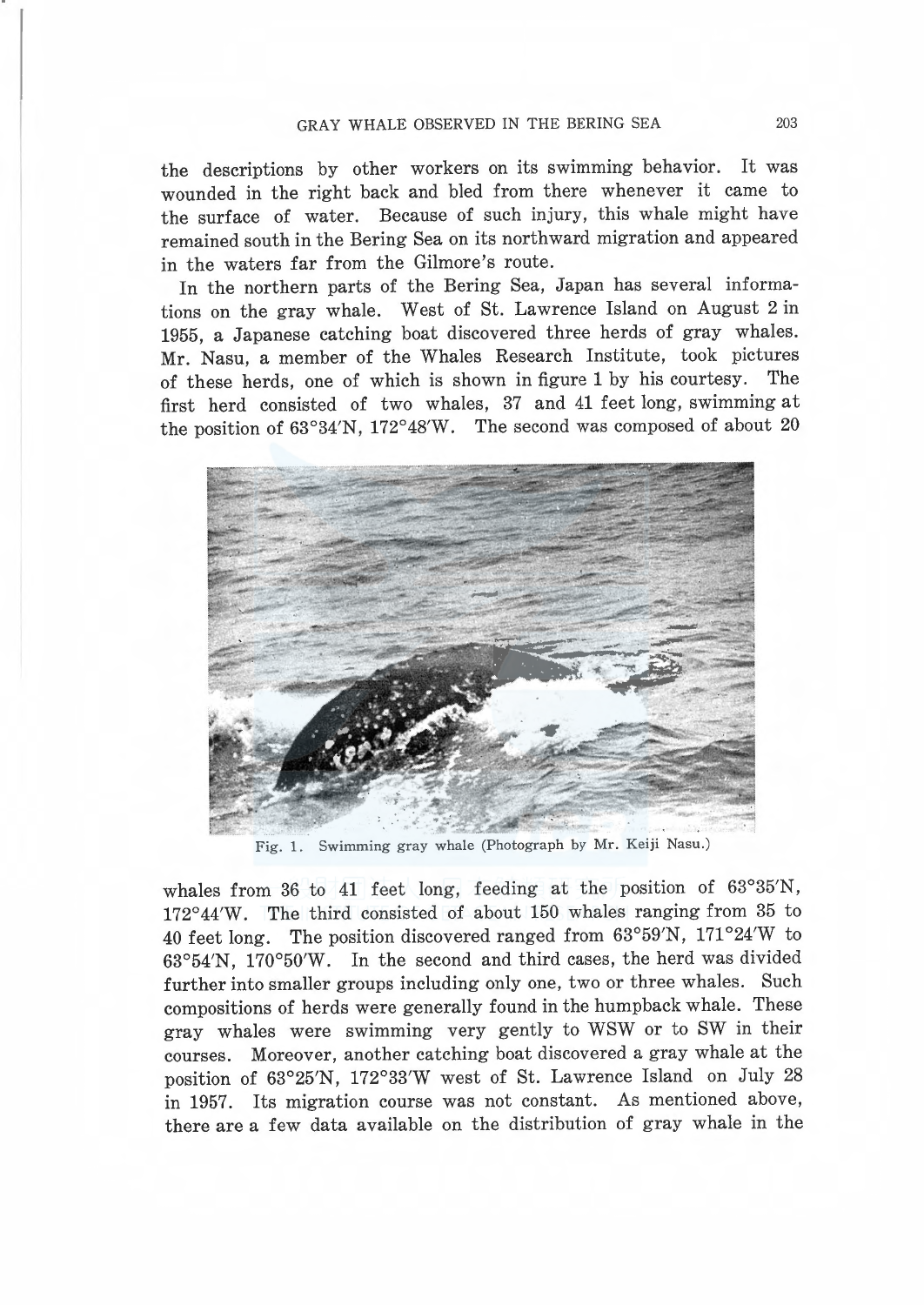## 204 T. ICHIHARA

Bering Sea, so it is not easy to draw its migration routes on the map. Here, let us cast a glance over the distributions of other whales. Fin whales marked in 1957 bore two evidences on their northward migrations. According to Kawakami & Ichihara (1958) two fin whales marked in the Bering Sea early in July moved northwards along the contour line of 200 meters, ranging from the Unimak Pass to Cape Navarin in Siberia. With regard to the humpback whales marked, we have no evidence of their movements in the Bering Sea. Our knowledges on the distribution of this species are as follows: A great number of humpback whales usually fed



south of the east part of the Aleutian Islands in the interval between May and September. And in the past years they often appeared north of the Aleutian Islands. In the Bering Sea, 3 humpback whales were recorded to live near the contour line mentioned above, that is, 1 humpback whale swam at the position of 54°40'N, 171°3l'W, on July 27 in 1955, 2 whales at the position of  $55^{\circ}40'$ N,  $174^{\circ}10'$ W and 1 whale at the position of 56°50'N, 175°20'W on June 22 in 1957. Besides, we have the information that 12 humpback whales lived in Anadyr Gulf late in